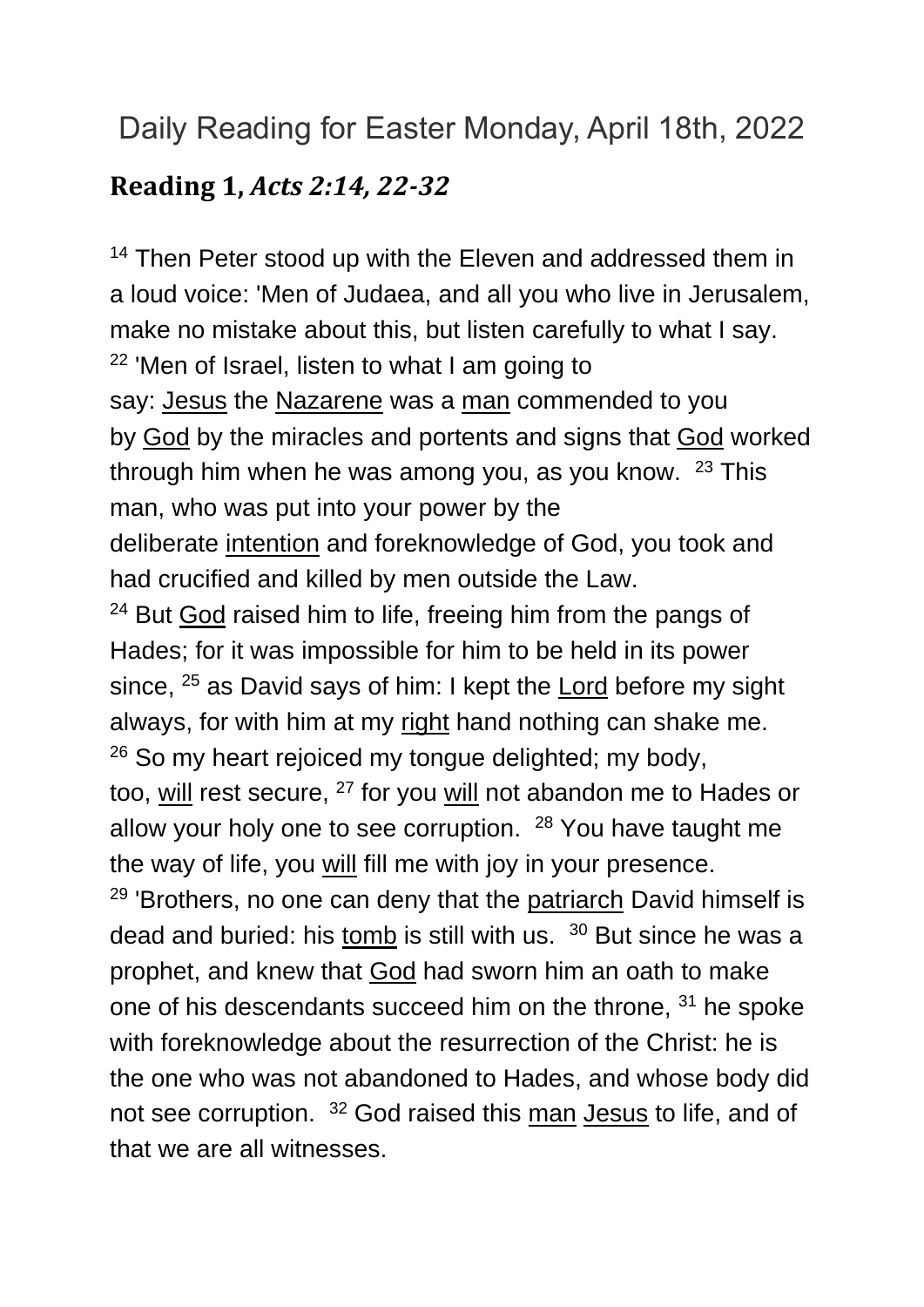## **Responsorial Psalm,** *Psalms 16:1-2, 5, 7-8, 9-10, 11*

<sup>1</sup> [In a quiet voice Of David] Protect me, O God, in you is my refuge. <sup>2</sup> To [Yahweh](https://www.catholic.org/encyclopedia/view.php?id=6291) I say, 'You are my Lord, my [happiness](https://www.catholic.org/encyclopedia/view.php?id=5521) is in none

<sup>5</sup> My birthright, my cup is Yahweh; you, you alone, hold my [lot](https://www.catholic.org/encyclopedia/view.php?id=7215) secure.

<sup>7</sup> I bless [Yahweh](https://www.catholic.org/encyclopedia/view.php?id=6291) who is my counsellor, even at night my heart instructs me. <sup>8</sup> I keep [Yahweh](https://www.catholic.org/encyclopedia/view.php?id=6291) before me always, for with him at my [right](https://www.catholic.org/encyclopedia/view.php?id=10046) hand, nothing can shake me.

<sup>9</sup> So my heart rejoices, my [soul](https://www.catholic.org/encyclopedia/view.php?id=10963) delights, my body too [will](https://www.catholic.org/encyclopedia/view.php?id=12332) rest secure,  $10$  for you will not abandon me to Sheol, you cannot allow your faithful servant to see the abyss.

<sup>11</sup> You [will](https://www.catholic.org/encyclopedia/view.php?id=12332) teach me the path of life, unbounded joy in your presence, at your [right](https://www.catholic.org/encyclopedia/view.php?id=10046) hand delight for ever.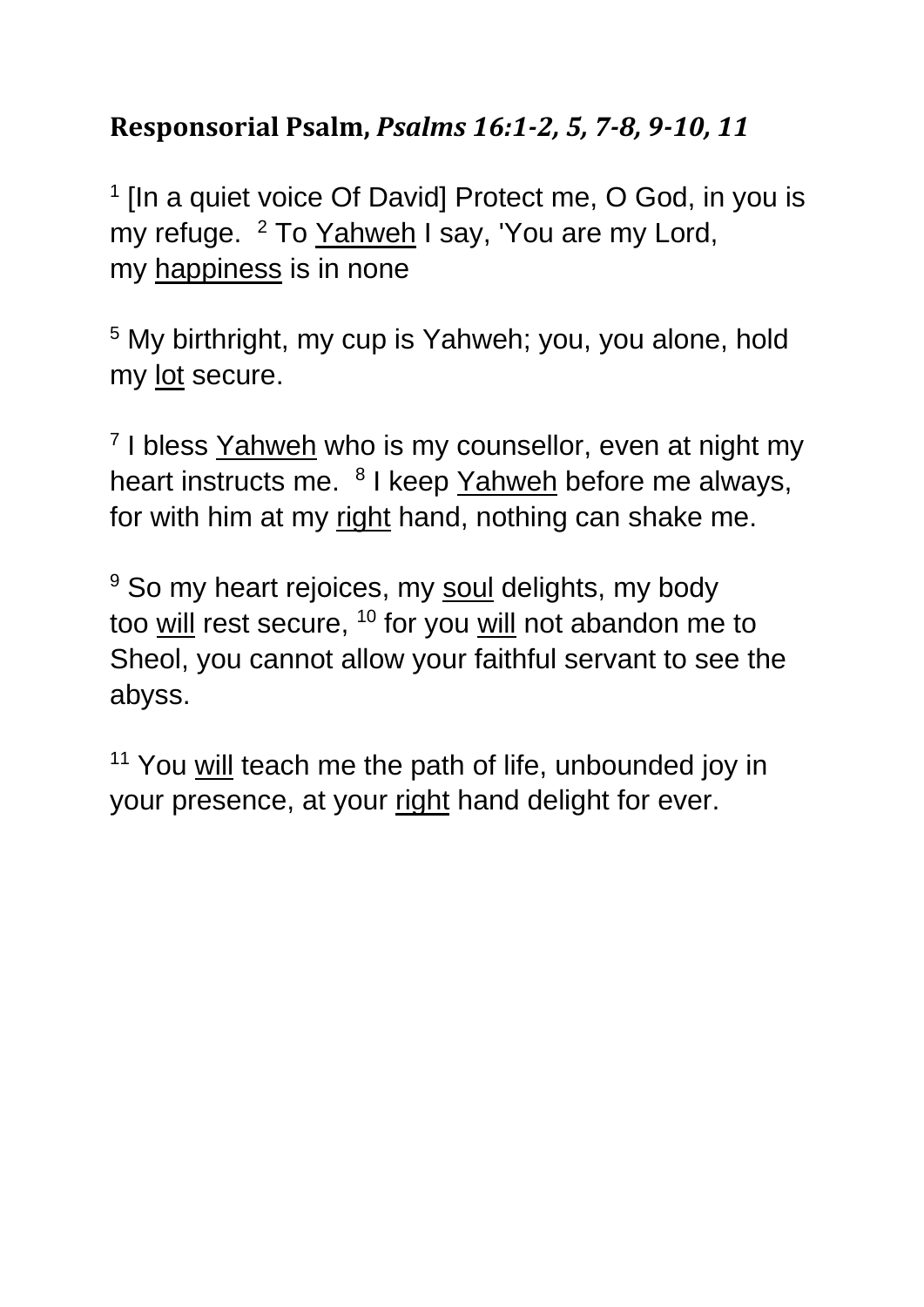### **Reading 2,** *Colossians 3:1-4*

<sup>1</sup> Since you have been raised up to be with Christ, you must look for the things that are above, where [Christ](https://www.catholic.org/clife/jesus) is, sitting at God's [right](https://www.catholic.org/encyclopedia/view.php?id=10046) hand. <sup>2</sup> Let your thoughts be on things above, not on the things that are on the earth,  $3$  because you have died, and now the [life](https://www.catholic.org/encyclopedia/view.php?id=7101) you have is hidden with [Christ](https://www.catholic.org/clife/jesus) in God. <sup>4</sup> But when Christ is revealed -- and he is your life-you, too, [will](https://www.catholic.org/encyclopedia/view.php?id=12332) be revealed with him in glory.

## **Gospel,** *Matthew 28:8-15*

<sup>8</sup> Filled with awe and great joy the women came quickly away from the [tomb](https://www.catholic.org/encyclopedia/view.php?id=11611) and ran to tell his disciples. <sup>9</sup> And suddenly, coming to meet them, was Jesus. 'Greetings,' he said. And the women came up to him and, clasping his feet, they did him homage. <sup>10</sup> Then **[Jesus](https://www.catholic.org/clife/jesus)** said to them, 'Do not be afraid; go and tell my brothers that they must leave for Galilee; there they [will](https://www.catholic.org/encyclopedia/view.php?id=12332) see me.' <sup>11</sup> Now while they were on their way, some of the guards went off into the city to tell the chief priests all that had happened. <sup>12</sup> These held a meeting with the elders and, after some discussion, handed a considerable sum of money to the soldiers <sup>13</sup> with these instructions, 'This is what you must say, "His disciples came during the night and [stole](https://www.catholic.org/encyclopedia/view.php?id=11097) him away while we were asleep." <sup>14</sup> And should the governor come to hear of this, we undertake